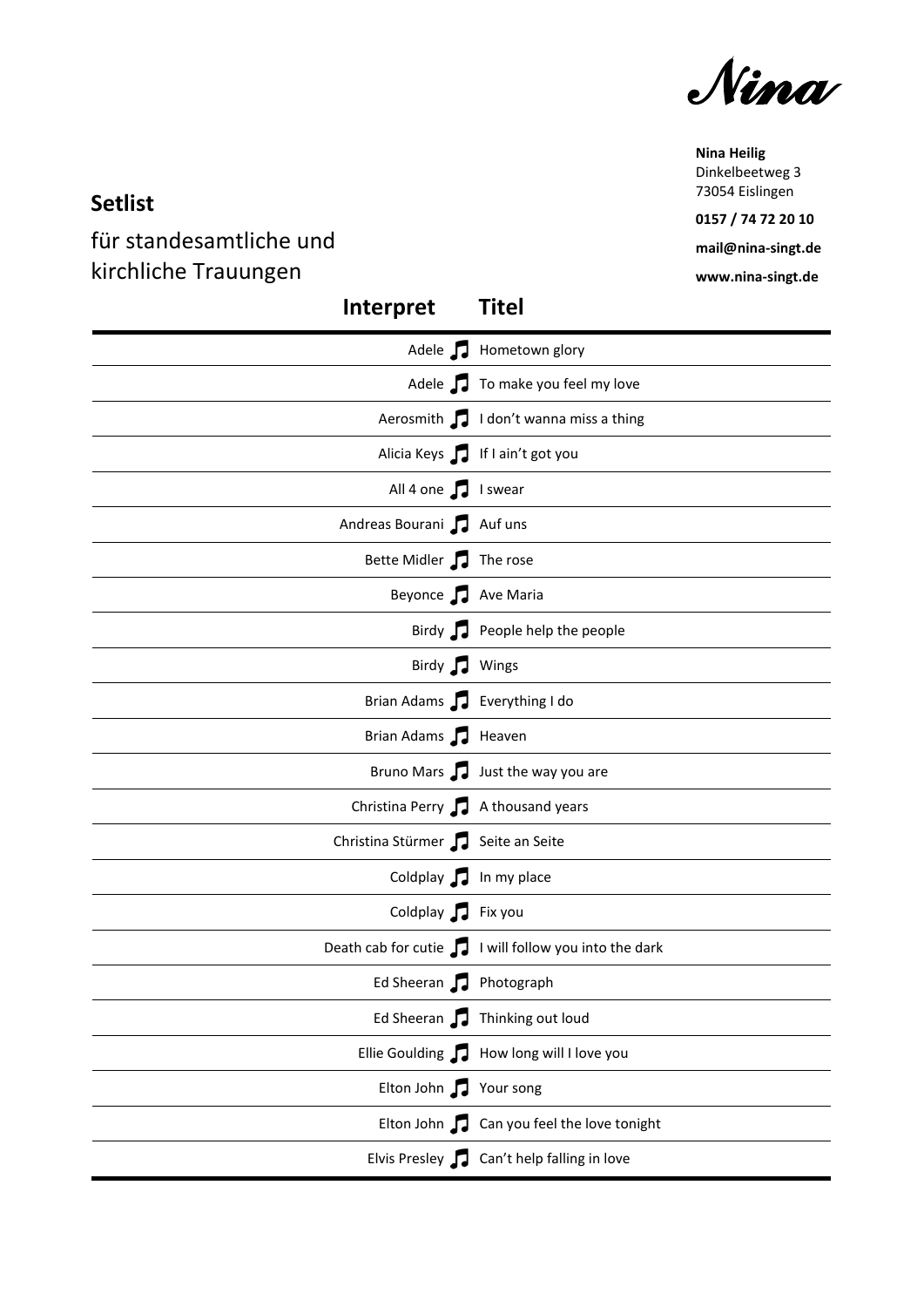| Florence Joy J Mein Ziel                            |                                                         |
|-----------------------------------------------------|---------------------------------------------------------|
|                                                     | Gospel 7 Amazing grace                                  |
| Helene Fischer J Unser Tag                          |                                                         |
| James Blunt / Laura Pausini   Primavera in anticipo |                                                         |
| Joe Cocker/Jennifer Barnes JJ Up where we belong    |                                                         |
| John Legend J All of me                             |                                                         |
| Kurt Nilsen She's so high                           |                                                         |
| Lana del Rey J Video games                          |                                                         |
| Leonard Cohen J Hallelujah                          |                                                         |
|                                                     | Lisa Mitchell J Neapolitan dreams                       |
| Lumineers <b>J</b> Hey Ho                           |                                                         |
|                                                     | Norah Jones J Nine million bicycles                     |
|                                                     | Norah Jones Jon't know why                              |
| Peter Maffay Julich fühl' wie Du                    |                                                         |
|                                                     | Phil Collins Dir gehört mein Herz/You'll be in my heart |
| Robbie Williams J She's the one                     |                                                         |
|                                                     | Ronan Keating 7 When you say nothing at all             |
| Ryan Adams/Oasis 7 Wonderwall                       |                                                         |
|                                                     | Savage Garden T Truly, madly, deeply                    |
|                                                     | Seal <b>No. 12</b> Kiss from a rose                     |
| Silbermond J Das Beste                              |                                                         |
| Snow Patrol <b>J</b> Chasing Cars                   |                                                         |
| Sportfreunde Stiller J Kompliment                   |                                                         |
|                                                     | Sting <b>T</b> Fields of gold                           |